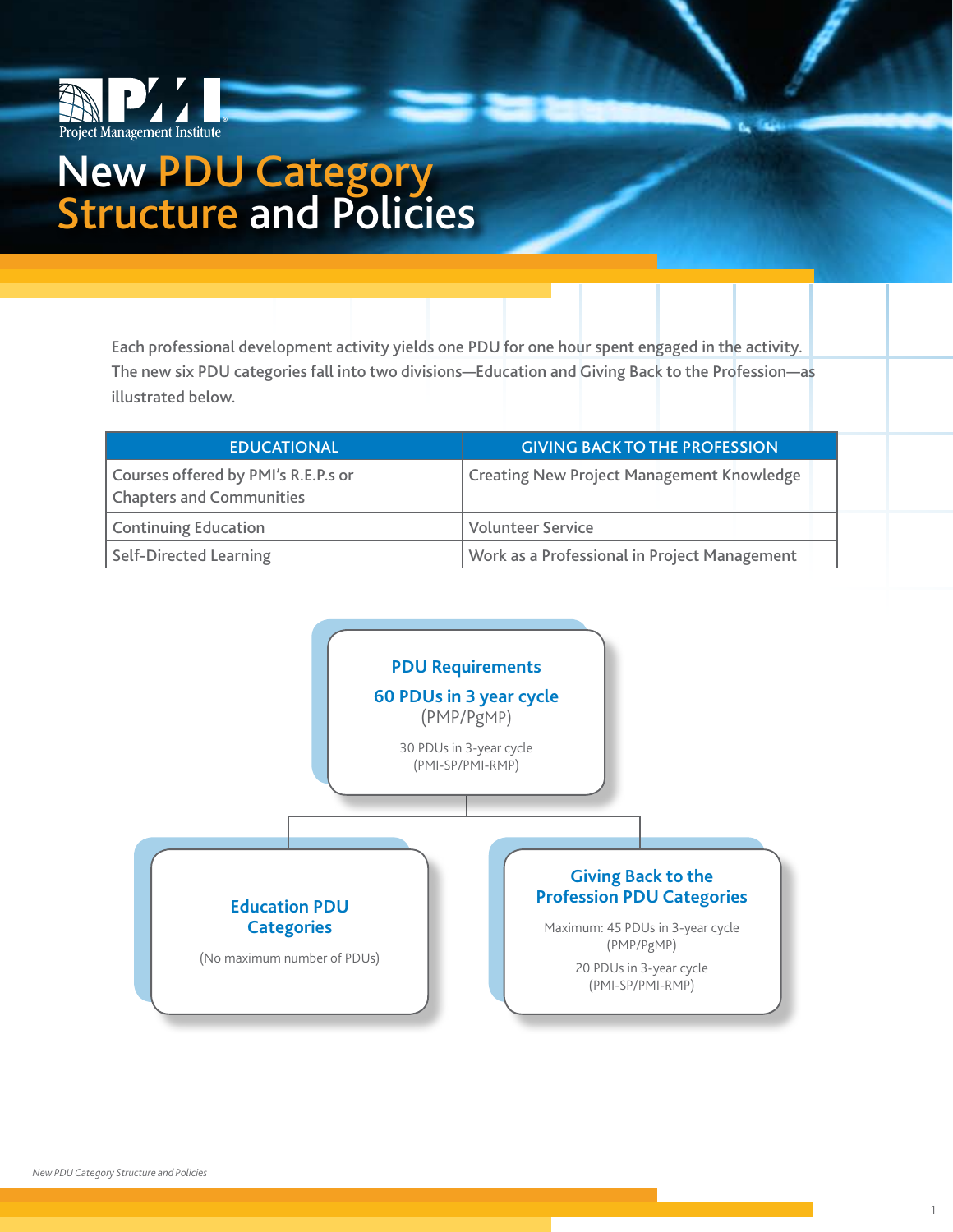| <b>PDU CATEGORY</b>                                                                          | <b>CATEGORY POLICY</b>                                                                                                                                                                                                                                                                                                                                                                                                                                                                                                                                                                                                                                                                |  |  |
|----------------------------------------------------------------------------------------------|---------------------------------------------------------------------------------------------------------------------------------------------------------------------------------------------------------------------------------------------------------------------------------------------------------------------------------------------------------------------------------------------------------------------------------------------------------------------------------------------------------------------------------------------------------------------------------------------------------------------------------------------------------------------------------------|--|--|
| <b>EDUCATION CATEGORIES</b>                                                                  |                                                                                                                                                                                                                                                                                                                                                                                                                                                                                                                                                                                                                                                                                       |  |  |
| <b>CATEGORY A:</b><br><b>Courses offered by PMI's R.E.P.s</b><br>or Chapters and Communities | Earn PDUs by attending educational courses offered by PMI's Registered Education<br>Providers (R.E.P.s). These providers adhere to quality criteria established by PMI and are<br>solely authorized to issue PDU certificates to attendees. R.E.P.s can be identified<br>by their logo:<br>Project<br>Management                                                                                                                                                                                                                                                                                                                                                                      |  |  |
|                                                                                              | Examples of R.E.P.s include schools, consultants, corporate training departments,<br>professional associations, government agencies and PMI chapters. View the searchable<br>database of R.E.P.s and the courses they offer online.                                                                                                                                                                                                                                                                                                                                                                                                                                                   |  |  |
|                                                                                              | You can also earn PDUs by attending events (seminars, conferences, etc.) offered by<br>PMI, PMI chapters and communities of practice. These event listings can be found on<br>PMI's events calendar or on the websites of your specific chapter or the community of<br>practice to which you belong.                                                                                                                                                                                                                                                                                                                                                                                  |  |  |
|                                                                                              | You can also earn PDUs by taking a PMI® Publication Quiz (reading an article and<br>correctly answering at least 70 percent of the questions).                                                                                                                                                                                                                                                                                                                                                                                                                                                                                                                                        |  |  |
| <b>PDU Rule:</b>                                                                             | 1 hour of instruction related to project management, project risk, project scheduling,<br>or program management equals 1 PDU. You can report PDUs in 0.25, 0.50 and 0.75<br>increments.                                                                                                                                                                                                                                                                                                                                                                                                                                                                                               |  |  |
| Documentation required upon PMI audit/request:                                               | Registration form, certificate or letter of attendance.                                                                                                                                                                                                                                                                                                                                                                                                                                                                                                                                                                                                                               |  |  |
|                                                                                              |                                                                                                                                                                                                                                                                                                                                                                                                                                                                                                                                                                                                                                                                                       |  |  |
| <b>CATEGORY B:</b><br><b>Continuing Education</b>                                            | Earn PDUs:<br>• By completing an academic course being offered by a university or college<br><b>OR</b><br>• By attending relevant educational courses offered by training organizations<br>NOT registered with PMI. This may include training (or a Webinar) offered by<br>your employer, another professional or membership association, or a non<br>R.E.P. training organization.<br>When only a portion of a course relates to your credential area of expertise, calculate<br>PDUs by the percentage of the overall curriculum focused on the topic.<br>Report each course separately. Entire degree programs will not be recognized for PDU<br>credits, only individual courses. |  |  |
| <b>PDU Rule:</b>                                                                             | 1 hour of instruction related to project management, project risk, project scheduling,<br>or program management equals 1 PDU. You can report PDUs in 0.25, 0.50 and 0.75<br>increments DU Rule:                                                                                                                                                                                                                                                                                                                                                                                                                                                                                       |  |  |
| Documentation required upon PMI audit/request:                                               | If an academic course: please provide the transcript or grade report indicating a<br>passing mark.<br>If a non-PMI REP or Community course: please provide the registration<br>form, certificate or letter of attendance, and a brochure or course materials (syllabus)<br>outlining the subject matter covered and the qualifications of the instructor/lecturer.                                                                                                                                                                                                                                                                                                                    |  |  |
|                                                                                              |                                                                                                                                                                                                                                                                                                                                                                                                                                                                                                                                                                                                                                                                                       |  |  |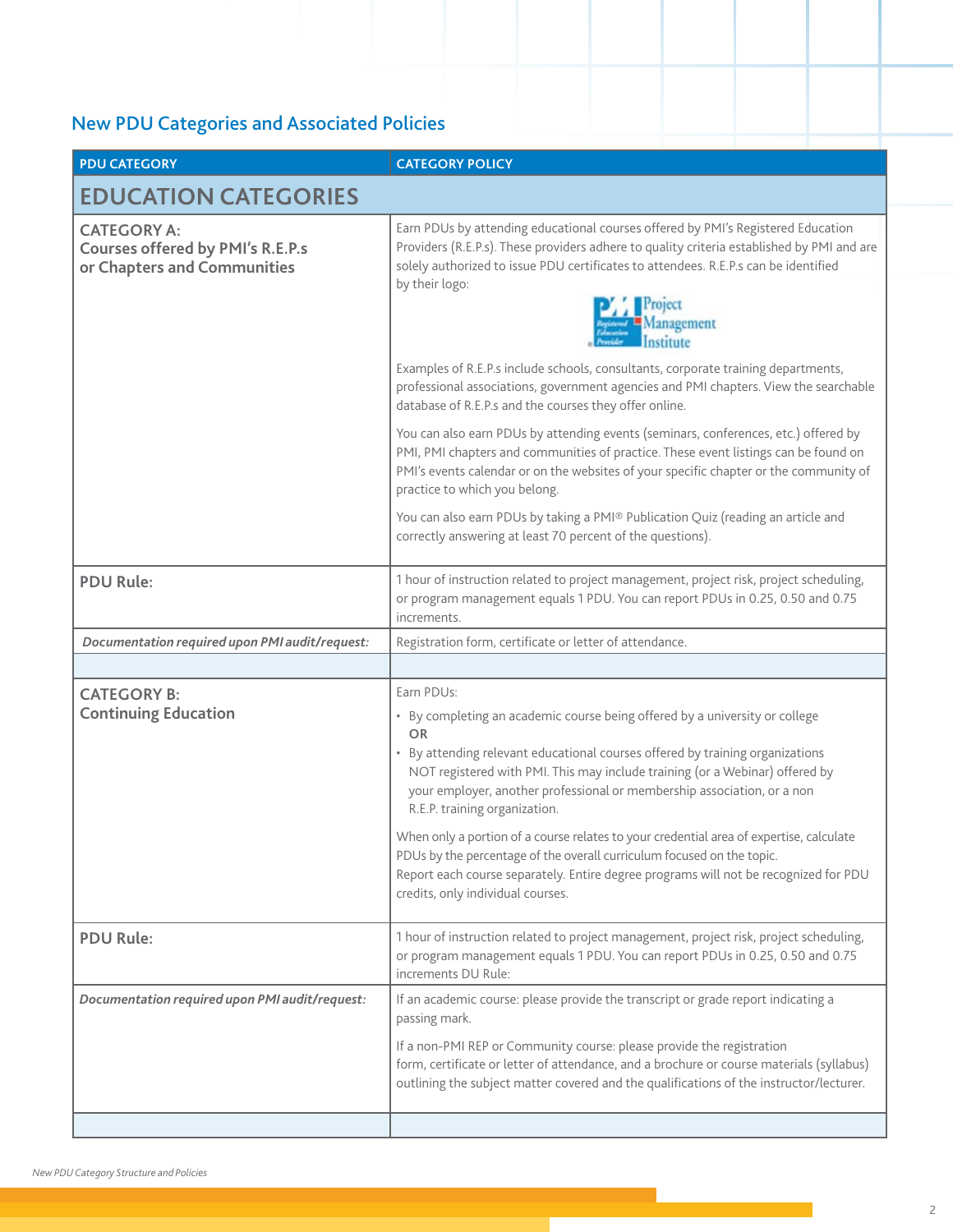| <b>PDU CATEGORY</b>                                                              | <b>CATEGORY POLICY</b>                                                                                                                                                                                                                                                                                                                                                                                                                                                                                                                                                                                                                                                                                                                                                                                                                                                                                                                                                                                                                                                                                                                       |  |  |
|----------------------------------------------------------------------------------|----------------------------------------------------------------------------------------------------------------------------------------------------------------------------------------------------------------------------------------------------------------------------------------------------------------------------------------------------------------------------------------------------------------------------------------------------------------------------------------------------------------------------------------------------------------------------------------------------------------------------------------------------------------------------------------------------------------------------------------------------------------------------------------------------------------------------------------------------------------------------------------------------------------------------------------------------------------------------------------------------------------------------------------------------------------------------------------------------------------------------------------------|--|--|
| <b>EDUCATION CATEGORIES</b>                                                      |                                                                                                                                                                                                                                                                                                                                                                                                                                                                                                                                                                                                                                                                                                                                                                                                                                                                                                                                                                                                                                                                                                                                              |  |  |
|                                                                                  |                                                                                                                                                                                                                                                                                                                                                                                                                                                                                                                                                                                                                                                                                                                                                                                                                                                                                                                                                                                                                                                                                                                                              |  |  |
| <b>CATEGORY C:</b><br><b>Self-Directed Learning</b>                              | Earn PDUs for self-directed learning activities which are individualized learning events<br>involving personally conducted research or study.                                                                                                                                                                                                                                                                                                                                                                                                                                                                                                                                                                                                                                                                                                                                                                                                                                                                                                                                                                                                |  |  |
|                                                                                  | Learning may include informal activities such as:<br>• reading articles, books, or instructional manuals;<br>• watching videos, using interactive CD-ROMs,<br>Podcasts or other source material:<br>• having formal discussions with colleagues, coworkers, clients or consultants;<br>• being coached or mentored by a colleague, coworker or consultant (If you<br>served as a coach or mentor to someone else, report that activity under the<br>Volunteer Category)                                                                                                                                                                                                                                                                                                                                                                                                                                                                                                                                                                                                                                                                      |  |  |
|                                                                                  | Qualifying activities must be relevant to project management, project risk,<br>project scheduling, or program management, meet a specified purpose, and use<br>knowledgeable resources.                                                                                                                                                                                                                                                                                                                                                                                                                                                                                                                                                                                                                                                                                                                                                                                                                                                                                                                                                      |  |  |
| <b>PDU Rule:</b>                                                                 | 1 PDU is awarded for every 1 hour spent in a self-directed learning activity<br>listed in this category.                                                                                                                                                                                                                                                                                                                                                                                                                                                                                                                                                                                                                                                                                                                                                                                                                                                                                                                                                                                                                                     |  |  |
|                                                                                  | PDU restrictions for the Self-Directed Learning category are as follows:<br>• PMP and PgMP credential holders can earn no more than 30 PDUs in the<br>Self-Directed Learning category per cycle<br>PMI-SP and PMI-RMP credential holders can earn no more than 15 PDUs<br>in the Self-Directed Learning category per cycle                                                                                                                                                                                                                                                                                                                                                                                                                                                                                                                                                                                                                                                                                                                                                                                                                   |  |  |
| Documentation required upon PMI audit/request:                                   | Evidence supporting your reported learning project, including notes from<br>and dates of discussion or reading.                                                                                                                                                                                                                                                                                                                                                                                                                                                                                                                                                                                                                                                                                                                                                                                                                                                                                                                                                                                                                              |  |  |
|                                                                                  |                                                                                                                                                                                                                                                                                                                                                                                                                                                                                                                                                                                                                                                                                                                                                                                                                                                                                                                                                                                                                                                                                                                                              |  |  |
| <b>GIVING BACK TO THE PROFESSION CATEGORIES</b>                                  |                                                                                                                                                                                                                                                                                                                                                                                                                                                                                                                                                                                                                                                                                                                                                                                                                                                                                                                                                                                                                                                                                                                                              |  |  |
| <b>PDU Rule:</b>                                                                 | You may not earn more than a total of 45 PDUs in the three "Giving Back to<br>the Profession" categories per cycle if you hold the PMP and PgMP credentials.                                                                                                                                                                                                                                                                                                                                                                                                                                                                                                                                                                                                                                                                                                                                                                                                                                                                                                                                                                                 |  |  |
|                                                                                  | You may not earn more than a total of 20 PDUs in the three "Giving Back to<br>the Profession" categories per cycle if you hold the PMI-SP and PMI-RMP<br>credentials.                                                                                                                                                                                                                                                                                                                                                                                                                                                                                                                                                                                                                                                                                                                                                                                                                                                                                                                                                                        |  |  |
| <b>CATEGORY D:</b><br><b>Creating New Project</b><br><b>Management Knowledge</b> | Earn PDUs for creating new knowledge for the topic related to your credential area<br>of expertise (project management, project risk management, project scheduling, or<br>program management). Qualifying activities include:<br>• Authoring (co-authoring) a project<br>• Presenting in a webinar<br>• Presenting in a podcast<br>management textbook<br>• Authoring (co-authoring) a peer-<br>• Creating a course or developing course<br>reviewed article<br>content for project management<br>related courses<br>• Authoring (co-authoring) a non-peer-<br>reviewed article<br>• Serving as a speaker or instructor for<br>• Authoring (co-authoring) an article<br>project management related courses<br>for pmi's knowledge shelf<br>and presentations<br>• Authoring an article for relevant<br>• Serving as a moderator of a relevant<br>electronic newsletters<br>discussion<br>• Authoring of article on an official<br>• Serving as a subject matter expert<br>organization, professional, or<br>for a panel discussion<br>company blog<br>Both the time required to prepare or create this knowledge and the time to present it |  |  |

can be claimed for PDUs. For example, when serving as a speaker, if a credential holder spent 7.5 hours to create their presentation and 1 hour to deliver it, this would count for 8.5 PDUs.

The PDUs claimed in this category count against the maximum of 45 PDUs (or, 20 PDUs for PMI-RMP and PMI-SP) allowed for "Giving Back to the Profession" categories (Categories D, E, and F).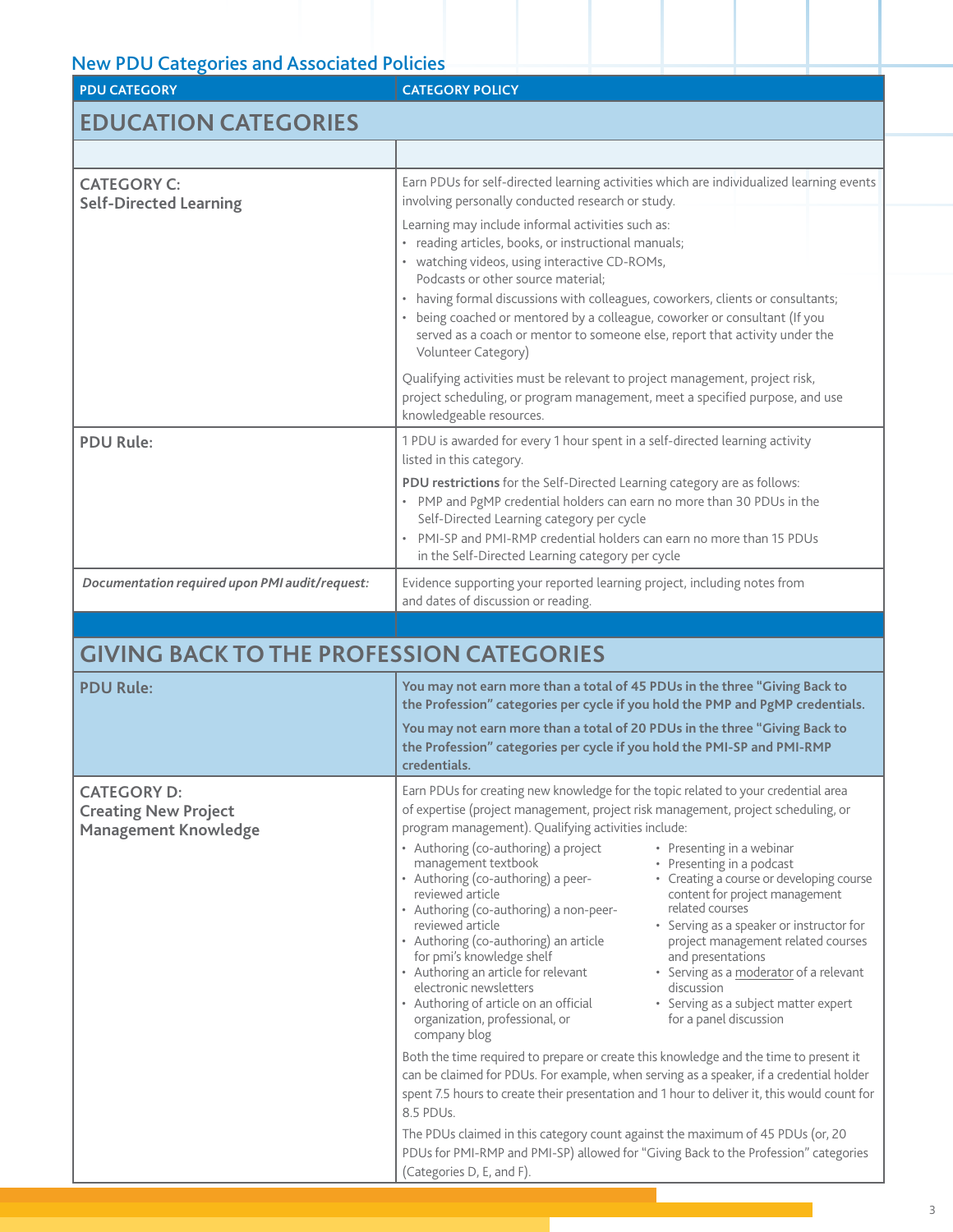| <b>PDU CATEGORY</b>                             | <b>CATEGORY POLICY</b>                                                                                                                                                                                                                                                                                                                                                                                                                                                                                                                                                                                                          |  |  |  |
|-------------------------------------------------|---------------------------------------------------------------------------------------------------------------------------------------------------------------------------------------------------------------------------------------------------------------------------------------------------------------------------------------------------------------------------------------------------------------------------------------------------------------------------------------------------------------------------------------------------------------------------------------------------------------------------------|--|--|--|
| <b>GIVING BACK TO THE PROFESSION CATEGORIES</b> |                                                                                                                                                                                                                                                                                                                                                                                                                                                                                                                                                                                                                                 |  |  |  |
| <b>PDU Rules</b>                                | 1 PDU is awarded per 1 hour of activity in this category.                                                                                                                                                                                                                                                                                                                                                                                                                                                                                                                                                                       |  |  |  |
| Documentation required upon PMI audit/request:  | Copies of publications, sample educational materials or course agendas.                                                                                                                                                                                                                                                                                                                                                                                                                                                                                                                                                         |  |  |  |
|                                                 |                                                                                                                                                                                                                                                                                                                                                                                                                                                                                                                                                                                                                                 |  |  |  |
| <b>CATEGORY E:</b><br><b>Volunteer Service</b>  | Earn PDUs by providing volunteer, non-compensated project management, project risk,<br>project scheduling, or program management services to non-employer or non-client<br>customer groups.                                                                                                                                                                                                                                                                                                                                                                                                                                     |  |  |  |
|                                                 | <b>Examples of Qualifying activities include:</b>                                                                                                                                                                                                                                                                                                                                                                                                                                                                                                                                                                               |  |  |  |
|                                                 | 1. Serve as an elected volunteer officer for a project management organization<br>including PMI chapters and communities of practice). This work must be<br>done for a legally recognized non-profit, not-for profit, or charitable groups<br>and organizations.                                                                                                                                                                                                                                                                                                                                                                |  |  |  |
|                                                 | 2. Serve as a volunteer/appointed committee member for a project management<br>organization (including PMI chapters and communities of practice). This work<br>must be done for a legally recognized non-profit, not-for-profit, or charitable groups<br>and organizations.                                                                                                                                                                                                                                                                                                                                                     |  |  |  |
|                                                 | 3. Providing project management related volunteer services to PMI or another<br>professional project management association. This work must be done for a legally<br>recognized non-profit, not-for-profit, or charitable groups and organizations.<br>Examples may include:<br>• Volunteering at a PMI global congress,<br>· Serving on a PMI Members Advisory Board,<br>• Working on PMI standards,<br>• Participating in activities for PMI's Certification Department, or<br>• Participating in PMI research activities.<br>*Specific PDU amounts are awarded for these activities based on your<br>level of participation* |  |  |  |
|                                                 | View volunteer opportunities online to see how you can earn PDUs in this category.                                                                                                                                                                                                                                                                                                                                                                                                                                                                                                                                              |  |  |  |
|                                                 | 4. Provide volunteer project management-related services to:<br>• a community or charitable group,                                                                                                                                                                                                                                                                                                                                                                                                                                                                                                                              |  |  |  |
|                                                 | This work must meet the definition of a project as outlined in A Guide to the Project<br>Management Body of Knowledge (PMBOK® Guide).                                                                                                                                                                                                                                                                                                                                                                                                                                                                                           |  |  |  |
|                                                 | • a group of college students for educational purposes, or<br>• for being a coach or mentor on project management topics                                                                                                                                                                                                                                                                                                                                                                                                                                                                                                        |  |  |  |
|                                                 | The PDUs claimed in this category count against the maximum of 45 PDUs (or, 20<br>PDUs for PMI-RMP and PMI-SP) allowed for "Giving Back to the Profession" categories<br>(Categories D, E, and F).                                                                                                                                                                                                                                                                                                                                                                                                                              |  |  |  |
| <b>PDU Rule</b>                                 | 1 PDU is awarded for 1 hour of volunteer (non-compensated) service. To claim PDUs for<br>service as an elected officer or appointed committee member, you must serve in the<br>role for a minimum of three months.                                                                                                                                                                                                                                                                                                                                                                                                              |  |  |  |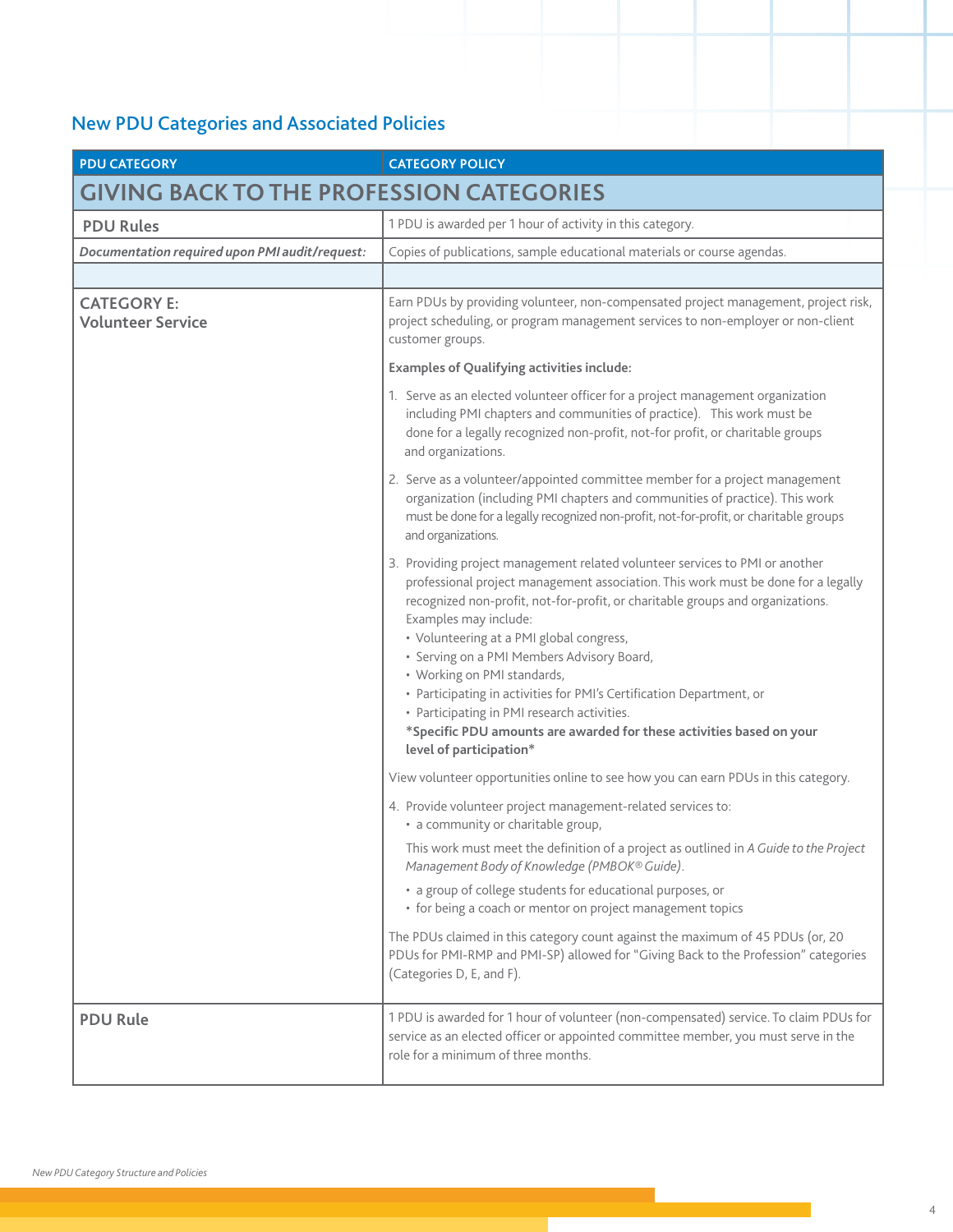| <b>PDU CATEGORY</b>                                                             | <b>CATEGORY POLICY</b>                                                                                                                                                                                           |  |  |
|---------------------------------------------------------------------------------|------------------------------------------------------------------------------------------------------------------------------------------------------------------------------------------------------------------|--|--|
| <b>GIVING BACK TO THE PROFESSION CATEGORIES</b>                                 |                                                                                                                                                                                                                  |  |  |
| Documentation required upon PMI audit/request:                                  | If volunteer services: letter or certificate from the organization served acknowledging<br>you for leading project tasks or participating as part of a project team.                                             |  |  |
|                                                                                 | If coaching or mentoring services: evidence supporting your coaching or mentoring<br>arrangement, including notes from and dates of discussion or reading.                                                       |  |  |
|                                                                                 |                                                                                                                                                                                                                  |  |  |
| <b>CATEGORY F:</b><br><b>Working as a Professional</b><br>in Project Management | Earn PDUs for working as a project manager (project risk management professional,<br>project scheduling professional or program manager).                                                                        |  |  |
| <b>PDU Rule</b>                                                                 | For working as a project manager (project risk management professional, project<br>scheduling professional or program manager) for a minimum of 6 months within the 12<br>month period, you can earn a total of: |  |  |
|                                                                                 | • 15 PDUs per cycle if you hold the PMP and/or PgMP credential(s)<br>. 7.5 PDUs per cycle if you hold the PMI-SP and/or PMI-RMP credential(s)                                                                    |  |  |
|                                                                                 | You may claim:                                                                                                                                                                                                   |  |  |
|                                                                                 | • 5 PDUs per 12-month period if you hold the PMP and/or PgMP credential(s)<br>. 2.5 PDUs per 12-month period if you hold the PMI-SP and/or PMI-RMP credential(s)                                                 |  |  |
|                                                                                 | The PDUs claimed in this category count against the maximum of 45 PDUs (or, 20<br>PDUs for PMI-RMP and PMI-SP) allowed for "Giving Back to the Profession" categories<br>(Categories D, E, and F).               |  |  |
| Documentation required upon PMI audit/request:                                  | Proof of employment (job description)                                                                                                                                                                            |  |  |
|                                                                                 |                                                                                                                                                                                                                  |  |  |

**n** *See next page for Crosswalk from old PDU categories to new categories.*